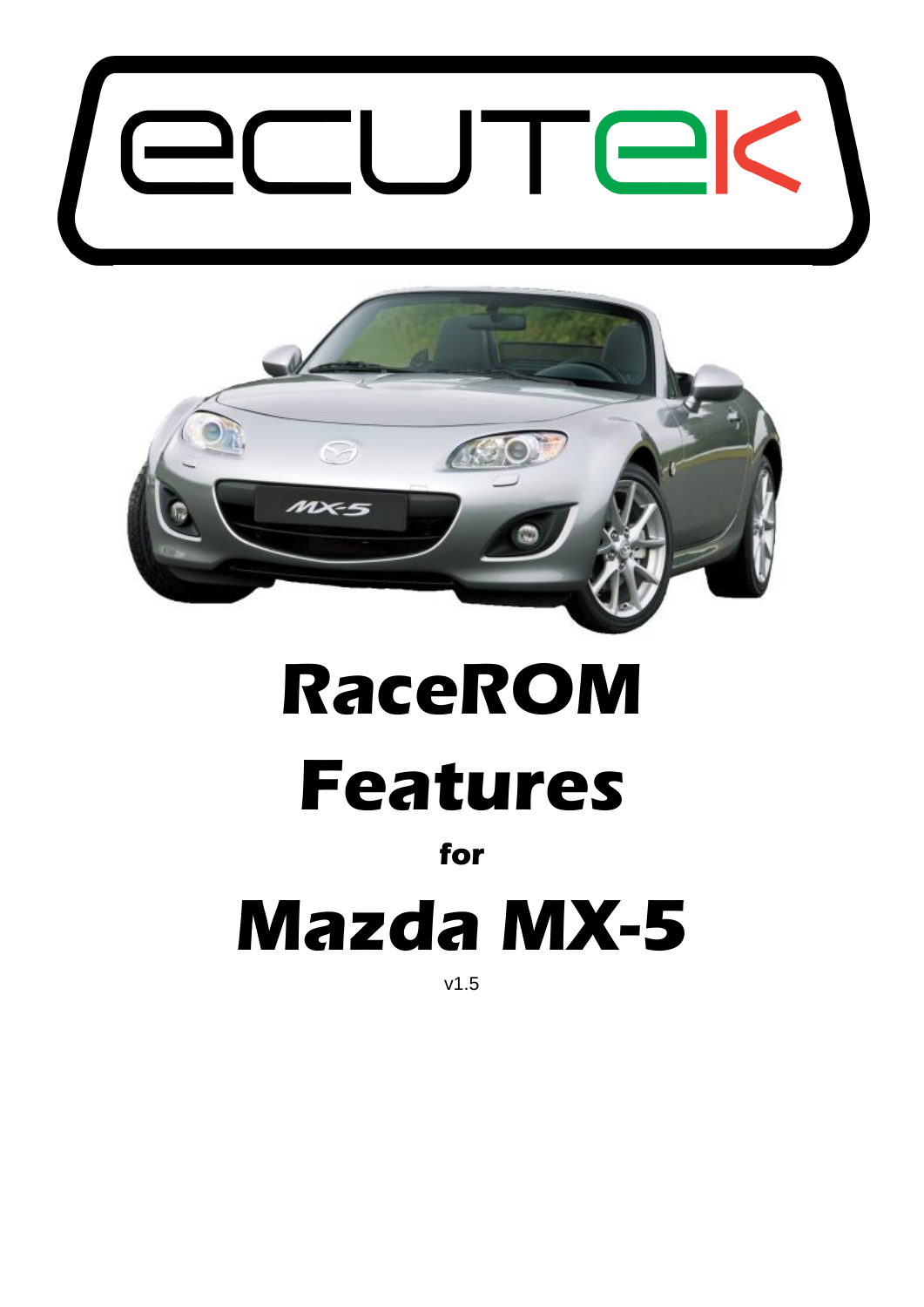### **Index**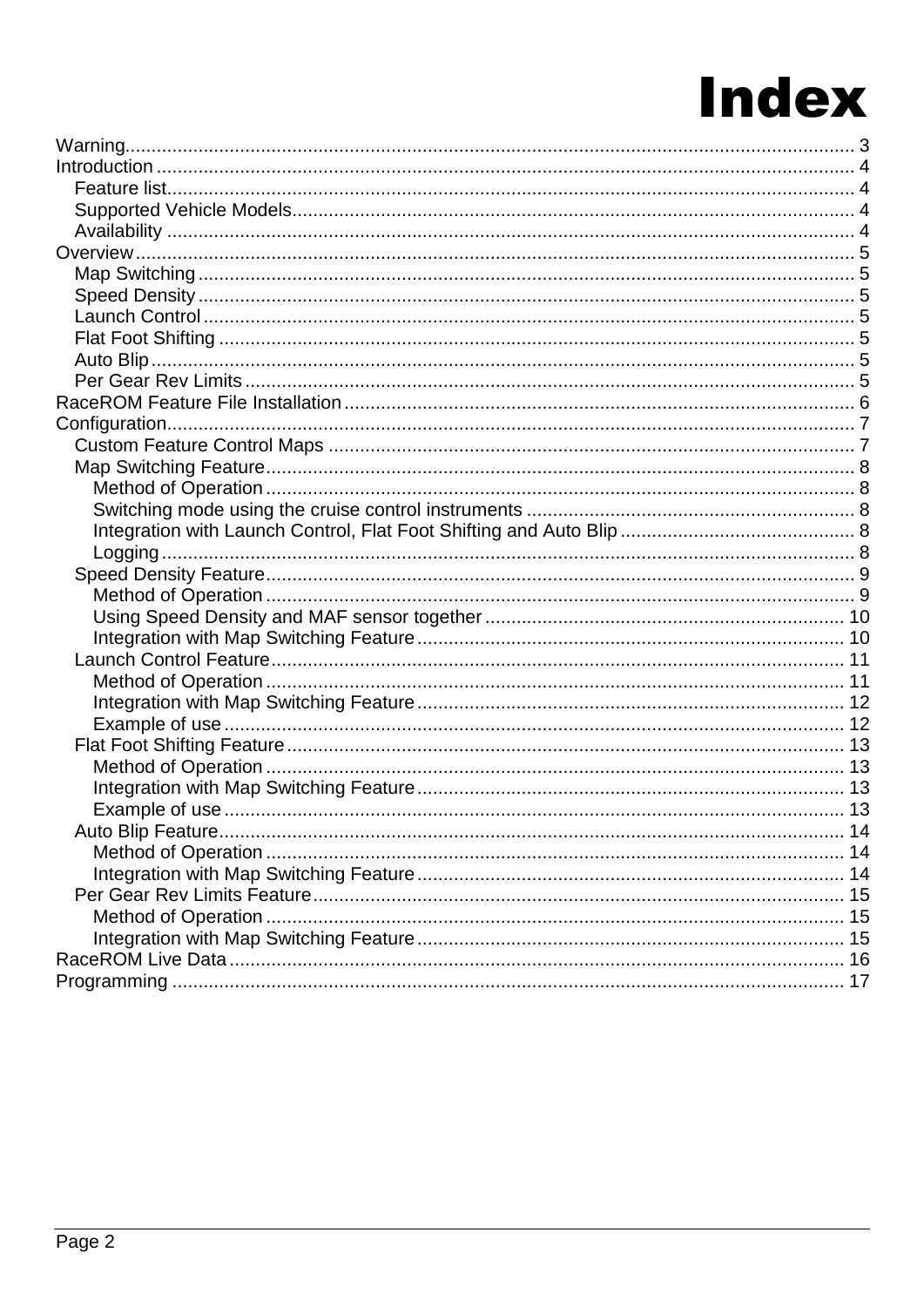## Warning

### <span id="page-2-0"></span>**!!! CAUTION !!!**

EcuTek ProECU tuning tools should only be used by experienced tuners who understand the product and engine calibration.

If you do not fully understand this product then you WILL damage your engine, ECU or your vehicle.

Please ensure you fully read all EcuTek manuals BEFORE attempting to use ProECU with your laptop or your vehicle.

Use with extreme caution and understanding at all times, if in doubt then do not proceed.

EcuTek accepts no responsibility for any damage to the engine, ECU or any part of the vehicle that results directly or indirectly from using the product.

\*\* If you are in any doubt that you do NOT have the experience required to use this product then you should NOT USE IT \*\*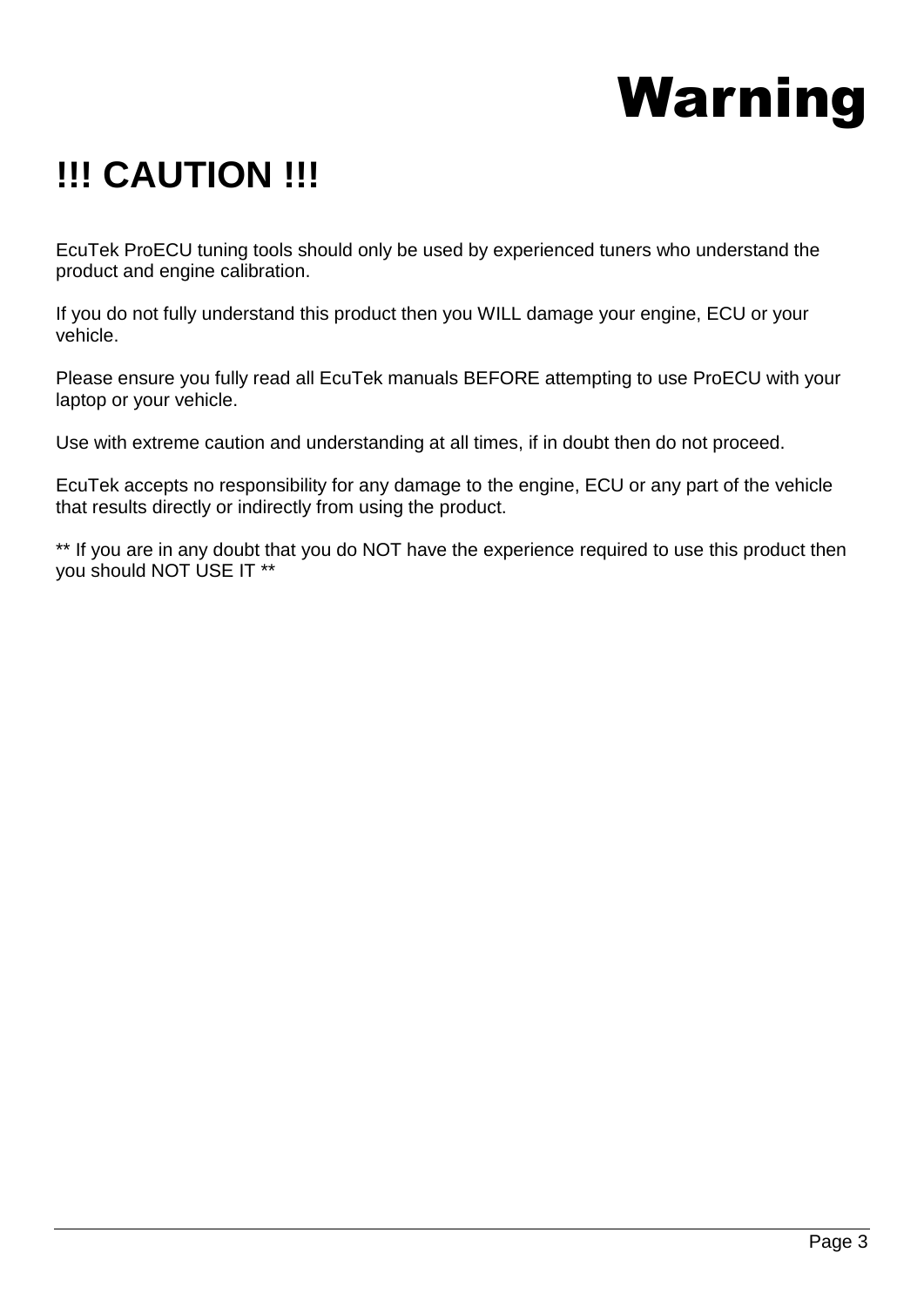### Introduction

<span id="page-3-0"></span>EcuTek RaceROM is a package of special software features that can be installed into the ECU of the supported vehicles. You simply open your ECU ROM file using EcuTek software, apply the RaceROM Feature File (Patch) to it, adjust the RaceROM maps as necessary, and then program the ROM file into the vehicle.

Please read the **ProECU Tuning RaceROM Feature File Guide** for info on how RaceROM works, how to install and uninstall RaceROM feature files, and further hints and tips.

Please also see our website for various videos and webinars for further information.

#### <span id="page-3-1"></span>**Feature list**

EcuTek RaceROM for Mazda MX5 currently includes the following features:

- Map Switching
- Speed Density
- Launch Control
- Flat Foot Shifting
- Downshift Auto Blip
- Per Gear Rev Limits

#### <span id="page-3-2"></span>**Supported Vehicle Models**

This product supports Mazda MX5 NC (3<sup>rd</sup> Generation, 2006 - 2014) 1.8 and 2.0 litre models in all worldwide markets.

We have similar products available for other vehicles. Please contact our sales team for further details.

#### <span id="page-3-3"></span>**Availability**

EcuTek RaceROM Feature Files (RRFF) will be made available via EcuTek Update, always use the latest RRFF version that is in the RaceROM folder.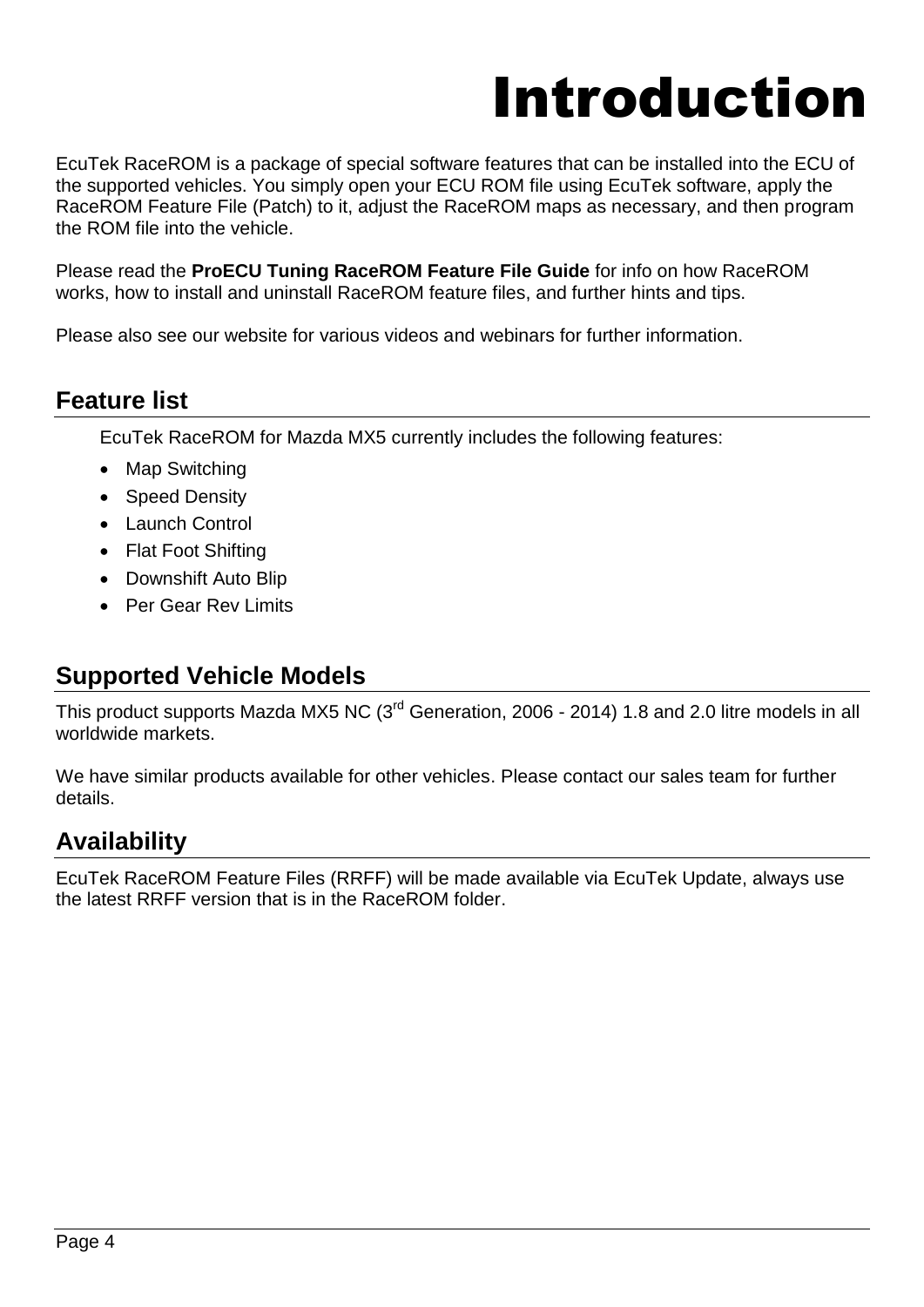

<span id="page-4-0"></span>This section gives a brief description of the RaceROM features. More detailed information is available later in this document.

#### <span id="page-4-1"></span>**Map Switching**

The Map Switching feature allows you to define four different calibrations in the ECU ROM. The driver can switch between the calibrations using the cruise control lever.

The Map Switching feature can also be used as a trigger to activate other RaceROM features. For example: the Launch Control, Flat Foot Shift and Auto Blip features can each be configured to operate in any of the four modes.

#### <span id="page-4-2"></span>**Speed Density**

The Speed Density (SD) feature changes the way that mass airflow is calculated. When SD mode is activated, the ECU will disregard the MAF sensor reading and calculate mass airflow based on Engine Speed, Manifold Pressure and Air Temperature instead. This allows you to remove the MAF sensor and fit a larger intake if desired.

#### <span id="page-4-3"></span>**Launch Control**

The Launch Control feature limits maximum RPM during launch in an attempt to control wheel spin and allow the fastest possible take off.

#### <span id="page-4-4"></span>**Flat Foot Shifting**

The Flat Foot Shifting feature allows the driver to up-shift without lifting his foot from the accelerator pedal.

#### <span id="page-4-5"></span>**Auto Blip**

The Auto Blip feature applies a short burst of throttle when the driver is down-shifting under braking. This raises the RPM to keep the engine operating within its power band and provides a smooth entry into the lower gear by reducing engine braking.

#### <span id="page-4-6"></span>**Per Gear Rev Limits**

The Per Gear Rev Limits feature allows you to define different rev limits for each gear. By setting a higher rev limit in lower gears you may be able to reduce the number of gearshifts required in attaining a given speed. E.g. 0-60mph (0-100km/h) tests.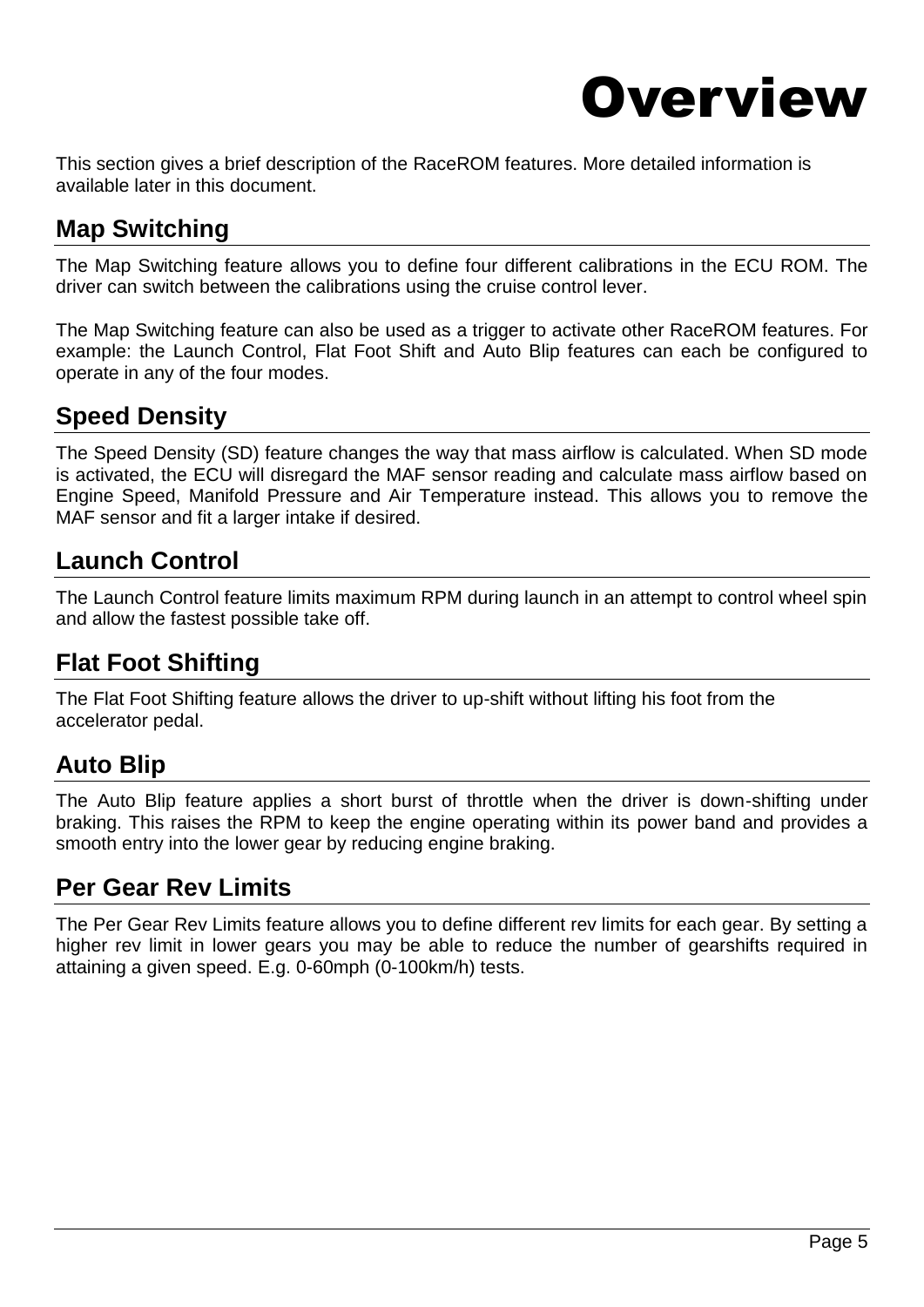## <span id="page-5-0"></span>RaceROM Feature File Installation

Please refer to the **ProECU RaceROM Feature File Guide** found under the Help menu of ProECU for more info on how to install, remove and update RaceROM Feature Files.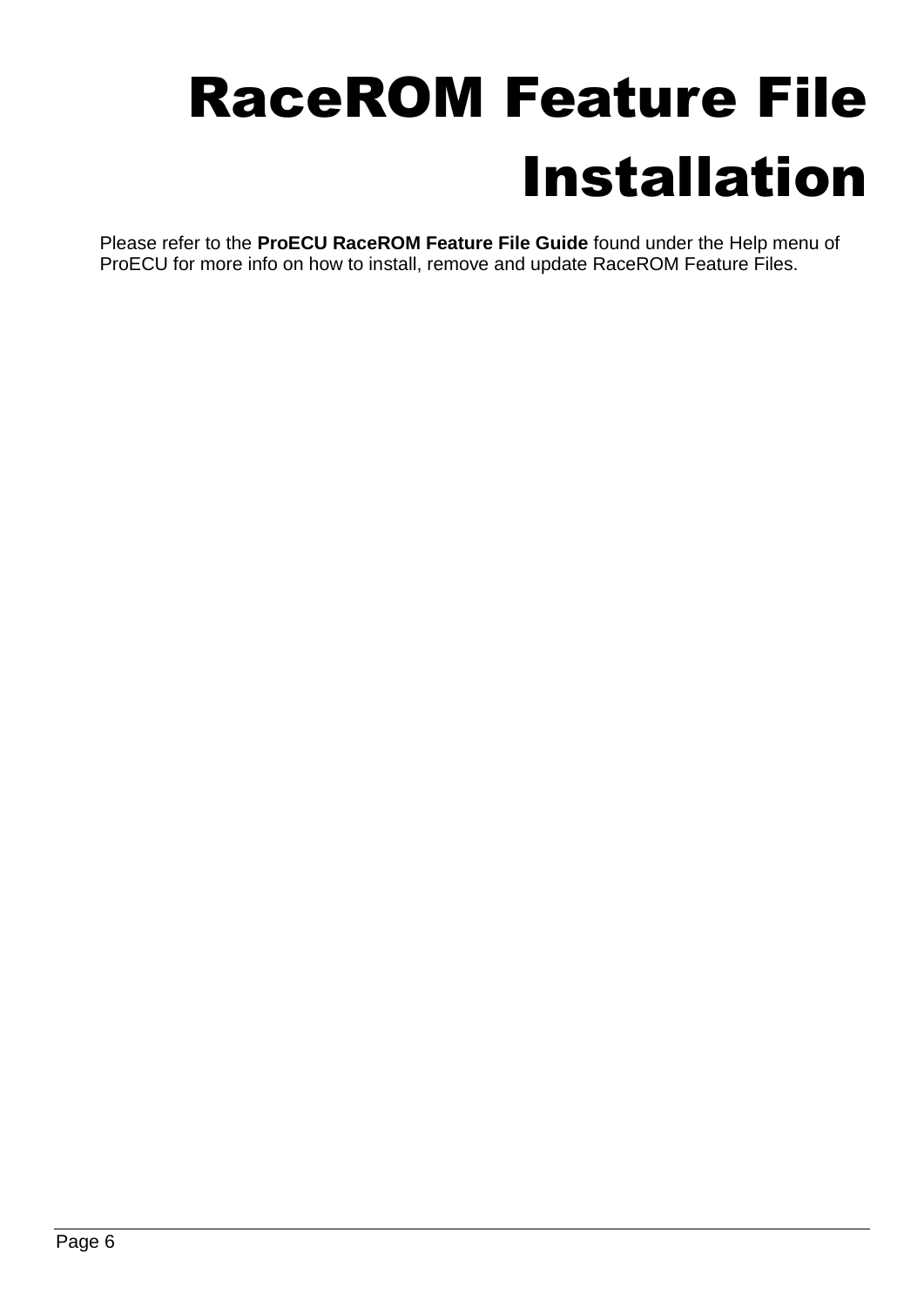## Configuration

#### <span id="page-6-1"></span><span id="page-6-0"></span>**Custom Feature Control Maps**

Go to the 'Maps' Tab, expand 'EcuTek RaceROM Maps'. This will show you all of the maps that have been added by the RaceROM Feature File.

| ROM - LFLEEC.bin (LFLEEC EU - MX-5 2013 EU 2.0)                                              | l a la                                       | $\mathbf{x}$       |
|----------------------------------------------------------------------------------------------|----------------------------------------------|--------------------|
| C Log to File<br>Map Access<br>File View Colouring Logging                                   | Open Last Log                                |                    |
| Maps<br>Live Data   Keying   RaceROM                                                         |                                              |                    |
| Name                                                                                         | User Level                                   | Origin             |
| Open Maps<br>中 All Maps                                                                      |                                              |                    |
| <sup>+</sup> Maps by Class                                                                   |                                              |                    |
| <b>E</b> Maps by Function<br>the Maps by User Level                                          |                                              |                    |
| E-EcuTek RaceROM Maps<br>$F$ Fuelling                                                        |                                              |                    |
| Fuel Map (Mode #1)                                                                           | Beginner                                     | RaceROM            |
| Fuel Map (Mode #2)<br>Fuel Map (Mode #3)                                                     | Beginner<br>Beginner                         | RaceROM<br>RaceROM |
| Fuel Map (Mode #4)                                                                           | Beginner                                     | RaceROM            |
| <b>Fignition Timing</b><br>Ignition Timing (Mode #1)                                         | Beginner                                     | RaceROM            |
| Ignition Timing (Mode #2)                                                                    | Beginner                                     | RaceROM            |
| Ignition Timing (Mode #3)<br>Ignition Timing (Mode #4)                                       | Beginner<br>Beginner                         | RaceROM<br>RaceROM |
| □ RaceROM Special Features                                                                   |                                              |                    |
| <b>D</b> Auto Blip<br>AutoBlip Minimum Speed                                                 | Intermediate RaceROM                         |                    |
| AutoBlip Pedal Percentage                                                                    | Intermediate RaceROM                         |                    |
| Flat Foot Shifting<br><b>Flat Foot Shift Deactivation Delay</b>                              | Beginner                                     | RaceROM            |
| <b>Flat Foot Shift Hysteresis</b>                                                            | Beginner<br>Intermediate RaceROM             | RaceROM            |
| Flat Foot Shift Ignition Retard<br>Flat Foot Shift Minimum Speed                             | Beginner                                     | RaceROM            |
| Flat Foot Shift Rev Limit Delta                                                              | Intermediate RaceROM                         |                    |
| Flat Foot Shift Target AFR<br><b>E-Launch Control</b>                                        | Beginner                                     | RaceROM            |
| Launch Control Adjustment Increment<br>Launch Control Cylinder Cut RPM                       | Beginner<br>Beginner                         | RaceROM<br>RaceROM |
| Launch Control Ignition Retard RPM Offset                                                    | Beginner                                     | RaceROM            |
| Launch Control Ignition Timing Adjustment when stationary<br>Launch Control Max Engage Speed | Beginner<br>Beginner                         | RaceROM<br>RaceROM |
| Launch Control Rev Limit Base                                                                | Beginner                                     | RaceROM            |
| Launch Control Rev Limit Delta<br>Launch Control Rev Limit Hysteresis                        | Beginner                                     | RaceROM            |
| Launch Control Target AFR when stationary                                                    | Beginner<br>Beginner                         | RaceROM<br>RaceROM |
| Launch Control Traction Control Ignition Reduction                                           | Beginner                                     | RaceROM            |
| <b>Launch Control Traction Control Max Time</b><br>P-Per Gear Rev Limit                      | Beginner                                     | RaceROM            |
| Per Gear Rev Limit Hysteresis<br>Per Gear Rev Limits Mode #1                                 | Intermediate RaceROM<br>Intermediate RaceROM |                    |
| Per Gear Rev Limits Mode #2                                                                  | Intermediate RaceROM                         |                    |
| Per Gear Rev Limits Mode #3                                                                  | Intermediate RaceROM                         |                    |
| Per Gear Rev Limits Mode #4<br><b>Enable Special Features</b>                                | Intermediate RaceROM<br>Beginner             | RaceROM            |
| Full Accelerator Threshold                                                                   | Beginner                                     | RaceROM            |
| <b>Map Switch Options</b><br>Map Switch Override                                             | Intermediate RaceROM<br>Intermediate RaceROM |                    |
| $\Box$ -Speed Density                                                                        |                                              |                    |
| <b>CAT Acquisition Method</b><br><b>Enable Speed Density (SD)</b>                            | Advanced<br>Intermediate RaceROM             | RaceROM            |
| <b>Speed Density Activation MAF</b>                                                          | Advanced                                     | RaceROM            |
| <b>Speed Density Activation MAP</b><br><b>Speed Density Activation RPM</b>                   | Advanced<br>Advanced                         | RaceROM<br>RaceROM |
| <b>Speed Density Calibration Temperature</b>                                                 | Advanced                                     | RaceROM            |
| Speed Density Temperature Compensation<br>Speed Density Throttle Delta Compensation          | Advanced<br>Advanced                         | RaceROM<br>RaceROM |
| Speed Density Volumetric Efficiency                                                          | Beginner                                     | RaceROM            |
| <b>Saved ROM File</b>                                                                        |                                              |                    |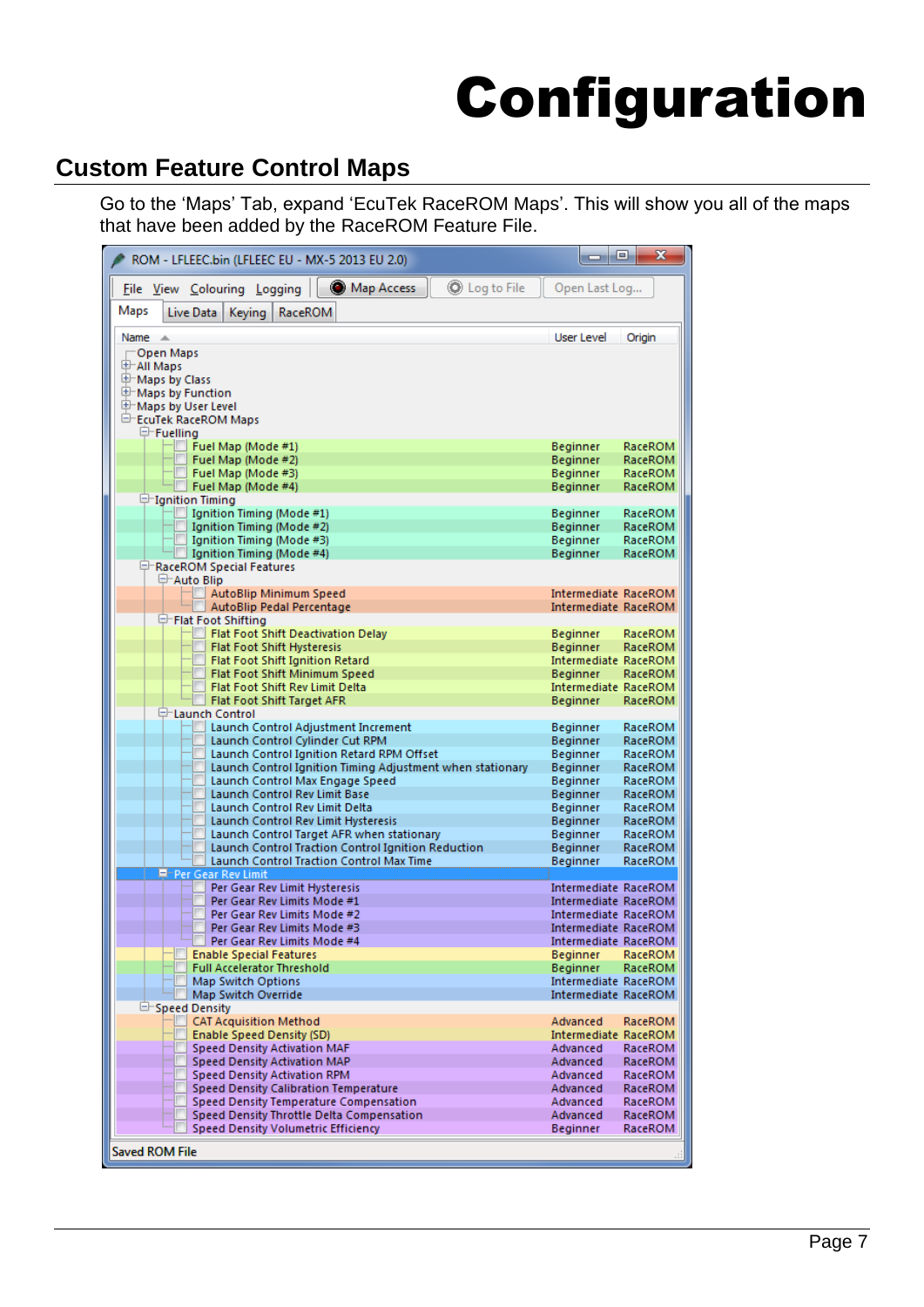#### <span id="page-7-1"></span><span id="page-7-0"></span>**Method of Operation**

The Map Switching feature is enabled by the option buttons in the 'Map Switch Options' map. Four modes are allowed by default, but this can be reduced if desired.

In "Mode 1", the ECU will use the original ECU maps for Fuelling and Ignition Timing.

In the other three modes, the ECU will use the new Fuel, and Ignition Timing maps labelled Mode2, Mode3 and Mode4 as appropriate.

| LFLEEC.bin - Map Switch Options   |  |
|-----------------------------------|--|
| - Edit - Help<br>File:            |  |
| <b>Enabled Modes</b>              |  |
| ◉ Mode 1 Only                     |  |
| Mode 1 and Mode 2                 |  |
| Mode 1, Mode 2 and Mode 3 @       |  |
| Mode 1, Mode 2, Mode 3 and Mode 4 |  |

There is also an option to disable the RaceROM Maps in Mode 1 to retain the factory fuel and ignition strategy.

| LFLEEC.bin - Map Switch Override |  |
|----------------------------------|--|
| File Edit Help                   |  |
| Use Factory Maps in Mode 1       |  |

#### <span id="page-7-2"></span>**Switching mode using the cruise control instruments**

- Ignition must be ON
- Ensure cruise control master switch is OFF
- Press the cruise control cancel button on the steering wheel.
- The tachometer will move to 1000, 2000, 3000 or 4000 rpm to indicate the currently active mode.
- Move the cruise lever up (res/acc position) to increase the mode.
- Move the cruise lever down (set/cst position) to decrease the mode.
- Save the selected mode by pressing the cancel button again or waiting 2 seconds.

The last selected Map Switch mode will be saved when the vehicle is turned off, so when you restart the engine it will default back to the last selected mode.

#### <span id="page-7-3"></span>**Integration with Launch Control, Flat Foot Shifting and Auto Blip**

The Launch Control, Flat Foot Shifting and Auto Blip features can be independently enabled in each of the four modes.

#### <span id="page-7-4"></span>**Logging**

The "Mapswitch Mode" diagnostic parameter can be used to log the current map switch mode.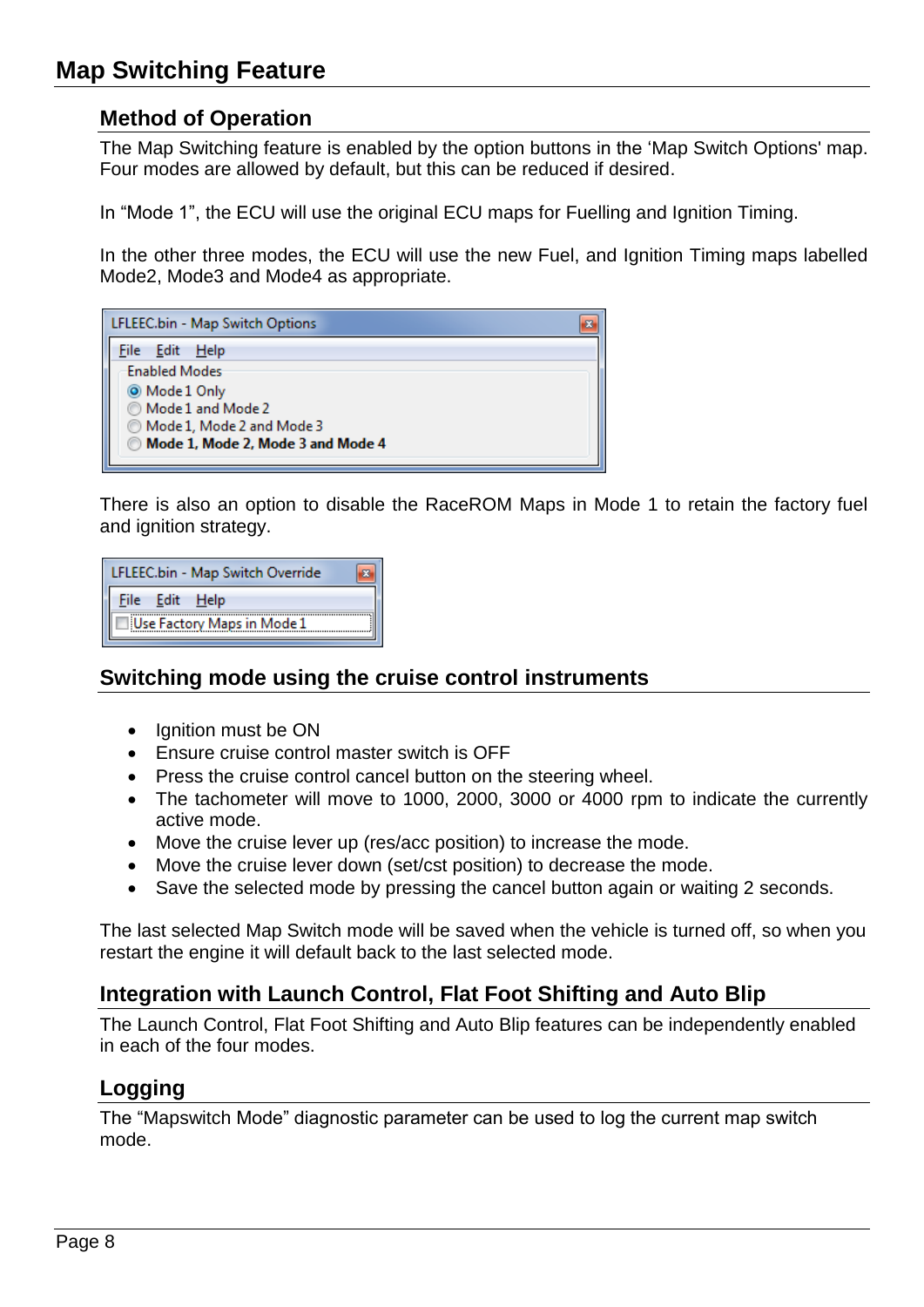#### <span id="page-8-1"></span><span id="page-8-0"></span>**Method of Operation**

The Speed Density (SD) feature is enabled by selecting the checkbox in the Speed Density Enable map. The Speed Density Feature can be enabled in any of the four calibration modes by

selecting the appropriate checkboxes in the "Enable Speed Density (SD)" map.

LFLEEC.bin - Enable Speed Density (SD)  $\overline{\mathbf{z}}$ File Edit Help Enable Speed Density in Mode 1 Enable Speed Density in Mode 2 Enable Speed Density in Mode 3 Enable Speed Density in Mode 4 Activate BELOW thresholds instead of ABOVE

When this feature is active, the ECU will ignore the reading from the Mass Airflow sensor and will calculate mass airflow as follows:

- Estimated mass airflow is calculated from RPM, Manifold Pressure, Charge Air Temperature, and Volumetric Efficiency (VE), output from the Speed Density Volumetric Efficiency (Speed Density Volumetric Efficiency) map.
- This value is then multiplied by an adjustment factor selected from the 2D "Speed Density Temperature Compensation" map based on Intake Air Temperature.
- This is then multiplied by a value selected from the 2D "Speed Density Throttle Delta Compensation" map, resulting in a mass airflow value in grams/second.

| ROM - LFLEEC.bin (LFLEEC EU - MX-5 2013 EU 2.0)            | -                           | $\mathbf{x}$<br>▣ |
|------------------------------------------------------------|-----------------------------|-------------------|
| Map Access<br>C Log to File<br>File View Colouring Logging | Open Last Log               |                   |
| Maps<br>Live Data   Keying   RaceROM                       |                             |                   |
| <b>Name</b>                                                | User Level                  | Origin            |
| 中 Open Maps                                                |                             |                   |
| 中 All Maps                                                 |                             |                   |
| the Maps by Class                                          |                             |                   |
| 中 Maps by Function                                         |                             |                   |
| 中 Maps by User Level                                       |                             |                   |
| <b>EcuTek RaceROM Maps</b>                                 |                             |                   |
| $\equiv$ Speed Density                                     |                             |                   |
| <b>Speed Density Volumetric Efficiency</b>                 | Beginner                    | RaceROM           |
| Speed Density Throttle Delta Compensation                  | Advanced                    | RaceROM           |
| Speed Density Temperature Compensation                     | Advanced                    | RaceROM           |
| <b>Speed Density Calibration Temperature</b>               | Advanced                    | RaceROM           |
| <b>Speed Density Activation RPM</b>                        | Advanced                    | RaceROM           |
| <b>Speed Density Activation MAP</b>                        | Advanced                    | RaceROM           |
| <b>Speed Density Activation MAF</b>                        | Advanced                    | RaceROM           |
| <b>Enable Speed Density (SD)</b>                           | <b>Intermediate RaceROM</b> |                   |
| <b>CAT Acquisition Method</b>                              | Advanced                    | RaceROM           |
| 甲 RaceROM Special Features                                 |                             |                   |
| $\pm$ Ignition Timing                                      |                             |                   |
| <sup>E</sup> -Fuelling                                     |                             |                   |
| Saved ROM File                                             |                             |                   |

The state of the SD system can be monitored in Live Data using the "SD Active" parameter. (0 for Off, 1 for On). The "SD VE Actual" parameter will display the output from the SD VE map, or 0 if the system is not active. The "SD VE Calculated" parameter provides a theoretical value for volumetric efficiency based on Mass Air Flow, Intake Air Temperature, Engine Speed and Manifold Relative Pressure, helpful when calibrating the SD VE Map.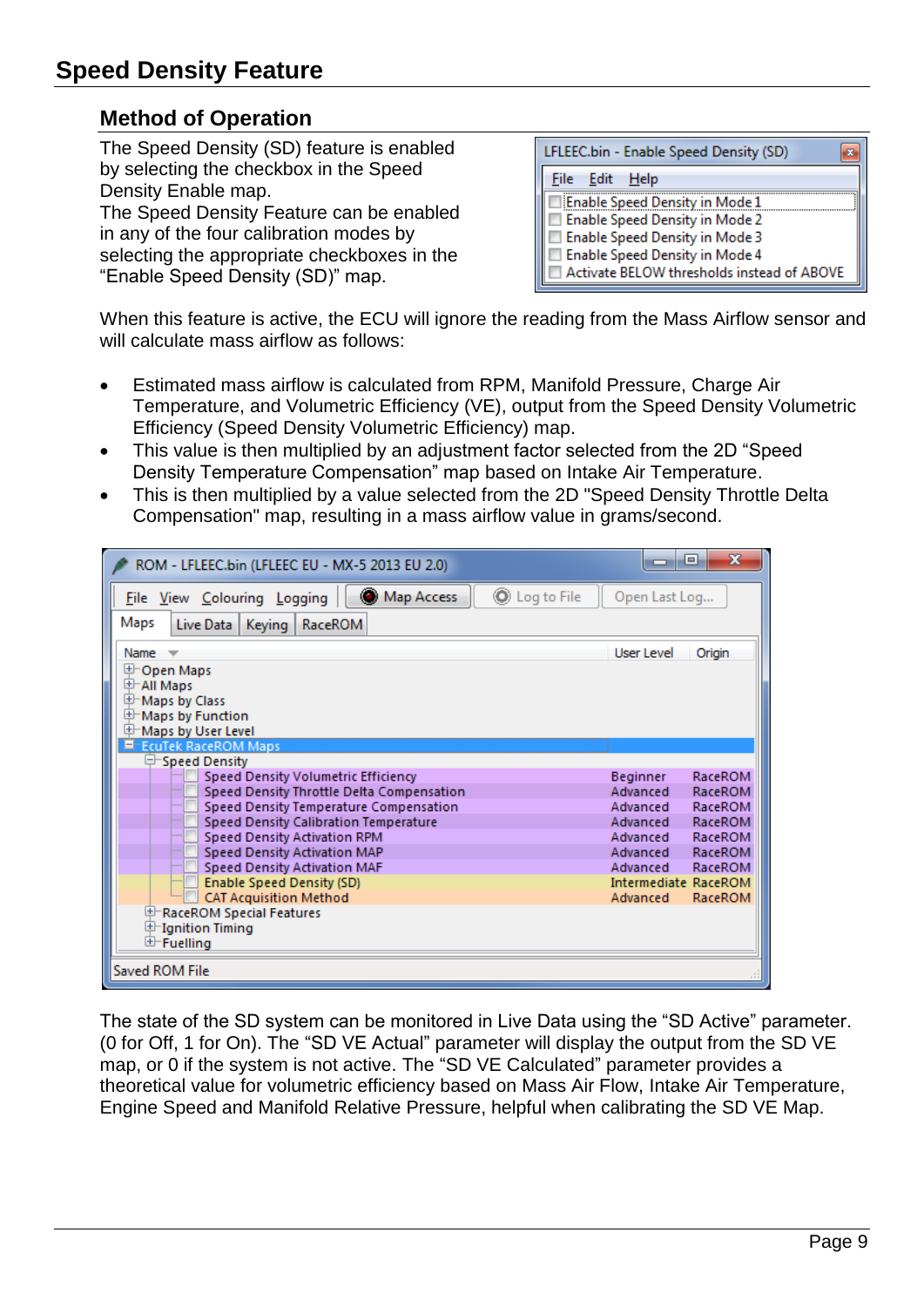#### <span id="page-9-0"></span>**Using Speed Density and MAF sensor together**

The Speed Density feature can also be useful in applications where the MAF sensor is present, but the amount of airflow is higher than the MAF sensor can measure. In this scenario, the ECU can be programmed to use the MAF sensor at lower mass airflow values and switch to Speed Density for the higher values.

You can specify threshold values of MAF, RPM and MAP that are required for Speed Density activation. The ECU will activate the Speed Density feature only when all three of these values are **above** their respective thresholds.

The threshold values are implemented using hysteresis. The  $1<sup>st</sup>$  value should be higher than the  $2^{nd}$  value. The feature will activate when the parameter rises above the 1<sup>st</sup> value, and will deactivate when it falls below the 2<sup>nd</sup> value.

You can also use the Speed Density feature in applications where the amount of airflow is lower than the MAF sensor can accurately measure. In this situation, enable the "Activate BELOW thresholds instead of ABOVE" checkbox. The ECU will activate the Speed Density feature when MAF, RPM and MAP are all **below** their respective thresholds.

The default value for the thresholds is zero. If you use the "Activate BELOW thresholds instead of ABOVE" checkbox, then the feature will only be activated when all three parameters are below their respective thresholds. Therefore you need to set a high value into any thresholds that you are not using, otherwise the feature will not activate.

#### <span id="page-9-1"></span>**Integration with Map Switching Feature**

Speed density can be enabled in each of the four map switch modes however there is only one set of speed density maps.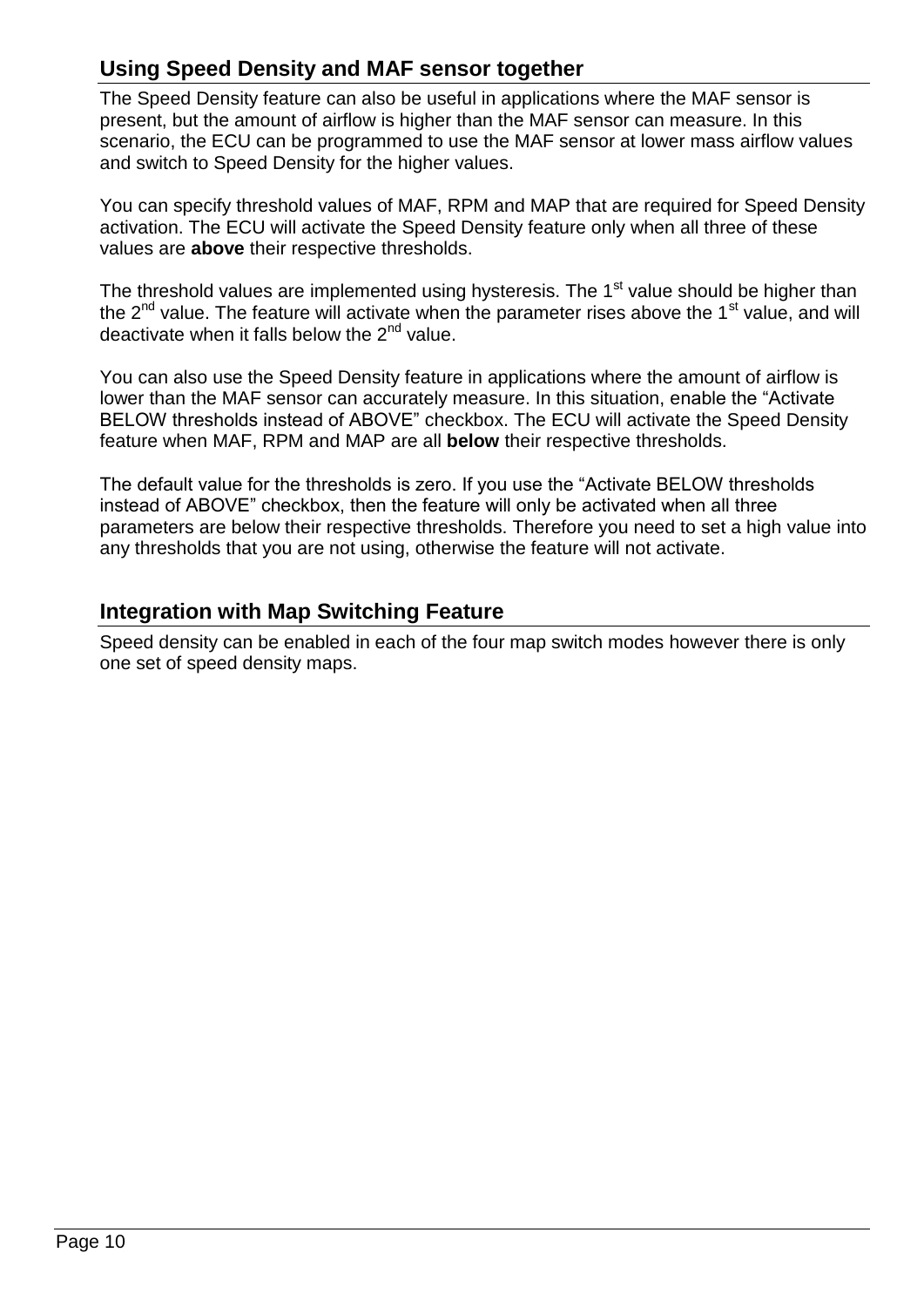#### <span id="page-10-0"></span>**Launch Control Feature**

| ROM - LFLEEC.bin (LFLEEC EU - MX-5 2013 EU 2.0)            |                 |              | $\overline{\mathbf{x}}$<br>e<br>$\blacksquare$ |
|------------------------------------------------------------|-----------------|--------------|------------------------------------------------|
| Map Access<br>C Log to File<br>File View Colouring Logging | Open Last Log   |              |                                                |
| Maps<br>RaceROM<br>Live Data   Keying                      |                 |              |                                                |
| Name $\triangle$                                           | User Level      | <b>Class</b> | Origin                                         |
| <b>Open Maps</b>                                           |                 |              |                                                |
| 中 All Maps                                                 |                 |              |                                                |
| <b>E-Maps by Class</b>                                     |                 |              |                                                |
| 中 Maps by Function                                         |                 |              |                                                |
| 中 Maps by User Level                                       |                 |              |                                                |
| E-EcuTek RaceROM Maps                                      |                 |              |                                                |
| <b>E</b> -Fuelling                                         |                 |              |                                                |
| $\mathop{\mathbb{F}}$ Ignition Timing                      |                 |              |                                                |
| □ RaceROM Special Features                                 |                 |              | Ξ                                              |
| 中 Auto Blip<br>中 Flat Foot Shifting                        |                 |              |                                                |
| 早~Launch Control                                           |                 |              |                                                |
| Launch Control Adjustment Increment                        | <b>Beginner</b> | 1D           | RaceROM                                        |
| Launch Control Cylinder Cut RPM Offset                     | Beginner        | 1D           | <b>RaceROM</b>                                 |
| Launch Control Ignition Retard RPM Offset                  | Beginner        | 1D           | RaceROM                                        |
| Launch Control Ignition Timing Adjustment when stationary  | Beginner        | 1D           | <b>RaceROM</b>                                 |
| Launch Control Max Engage Speed                            | Beginner        | 1D           | RaceROM                                        |
| <b>Launch Control Rev Limit Base</b>                       | Beginner        | 1D           | RaceROM                                        |
| Launch Control Rev Limit Delta                             | Beginner        | 2D           | RaceROM                                        |
| Launch Control Rev Limit Hysteresis                        | Beginner        | 1D           | RaceROM                                        |
| Launch Control Target AFR when stationary                  | Beginner        | 1D           | RaceROM                                        |
| Launch Control Traction Control Ignition Reduction         | Beginner        | 2D           | RaceROM                                        |
| <b>Launch Control Traction Control Max Time</b>            | Beginner        | 1D           | RaceROM                                        |
| Saved ROM File                                             |                 |              |                                                |

#### <span id="page-10-1"></span>**Method of Operation**

Activate the launch control as follows

- Ensure the 'Launch Control Enable' checkbox is ON for the current Map Switch Mode
- Engine must be running and Vehicle must be stationary
- Press clutch pedal and move the gear stick to 1st position
- Quickly press the accelerator all the way to the floor
- Adjust launch RPM using the cruise control instruments
- Release the clutch to commence launch

When Launch Control is active, the rev limit will be set to the 'Launch Control Rev Limit'. This limit defaults to the 'Launch Control Rev Limit Base" value and can be adjusted up and down using the cruise control instruments. Select "Res/Acc" to increase the launch RPM and "Set/Cst" to decrease it.

During the launch, the rev limit increases according to the 'Launch Control Rev Limit Delta, This 2D map, indexed by elapsed time, has multiple columns to allow you to set up a multistage system for best results.

Adjustments are provided that allow you to enrich the AFR and retard the timing when the vehicle is stationary in order to create pops and bangs. This adjustment is removed as soon as the vehicle starts to move.

The Launch Control feature is deactivated when one of the following conditions occurs:

The vehicle speed exceeds the last column on the 'Launch Control Rev Limit Delta Map'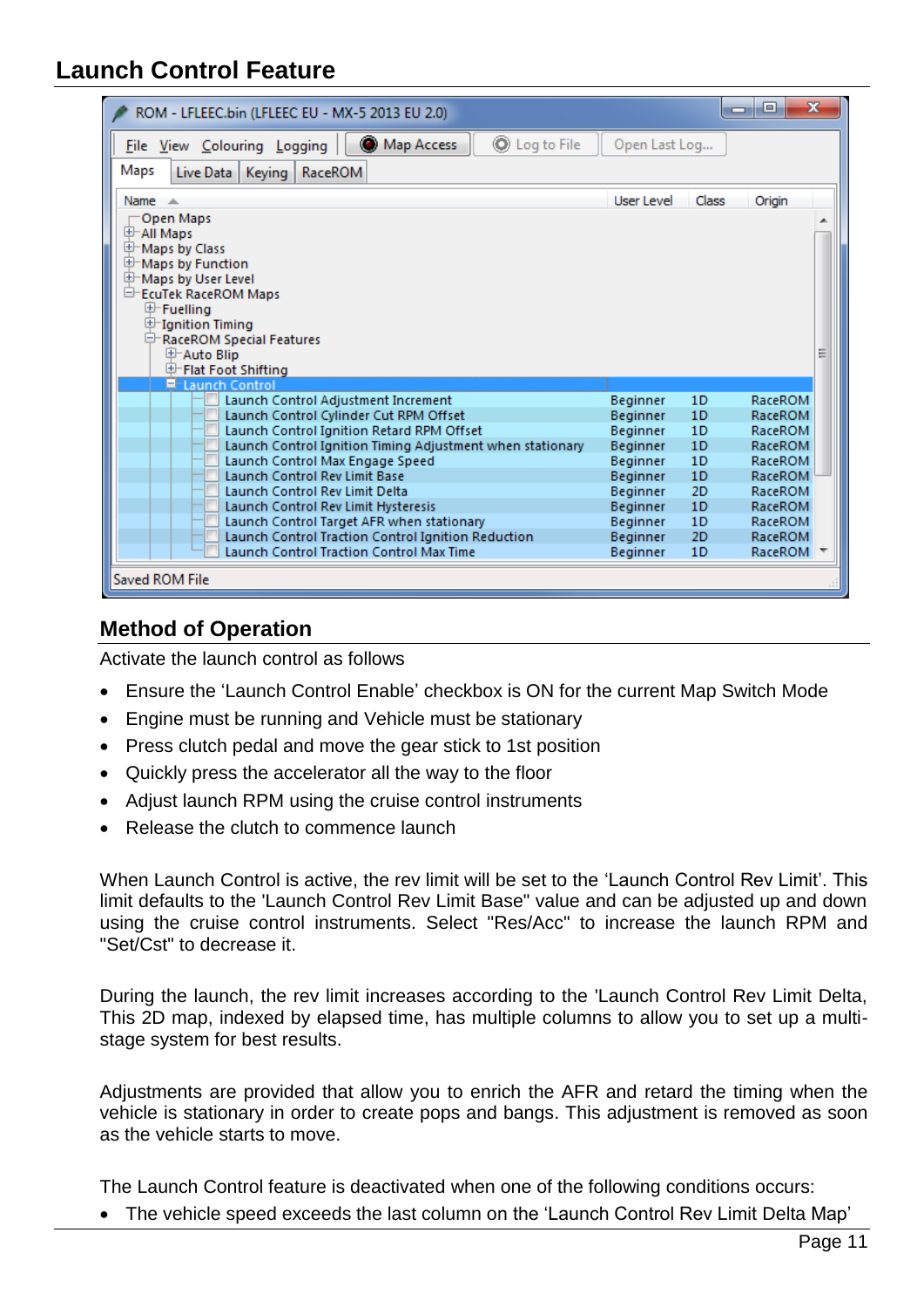- The driver lifts off the accelerator
- The driver performs a flatfoot shift

#### <span id="page-11-0"></span>**Integration with Map Switching Feature**

The Launch Control Feature can be enabled in any of the four calibration modes by selecting the appropriate checkboxes in the "Enable Special Features" map.

| LFLEEC.bin - Enable Special Features |
|--------------------------------------|
| File<br>Edit Help                    |
| √ Enable Launch Control in Mode 1    |
| √ Enable Launch Control in Mode 2    |
| Enable Launch Control in Mode 3      |
| √ Enable Launch Control in Mode 4    |
| Enable Flat Foot Shift in Mode 1     |
| Enable Flat Foot Shift in Mode 2     |
| Enable Flat Foot Shift in Mode 3     |
| Enable Flat Foot Shift in Mode 4     |
| Enable Auto Blip in Mode 1           |
| Enable Auto Blip in Mode 2           |
| Enable Auto Blip in Mode 3           |
| Enable Auto Blip in Mode 4           |
| Enable Per Gear Rev Limit in Mode 1  |
| Enable Per Gear Rev Limit in Mode 2  |
| Enable Per Gear Rev Limit in Mode 3  |
| Enable Per Gear Rev Limit in Mode 4  |

#### <span id="page-11-1"></span>**Example of use**

Please see our website video showing the adjustable Launch Control feature in operation.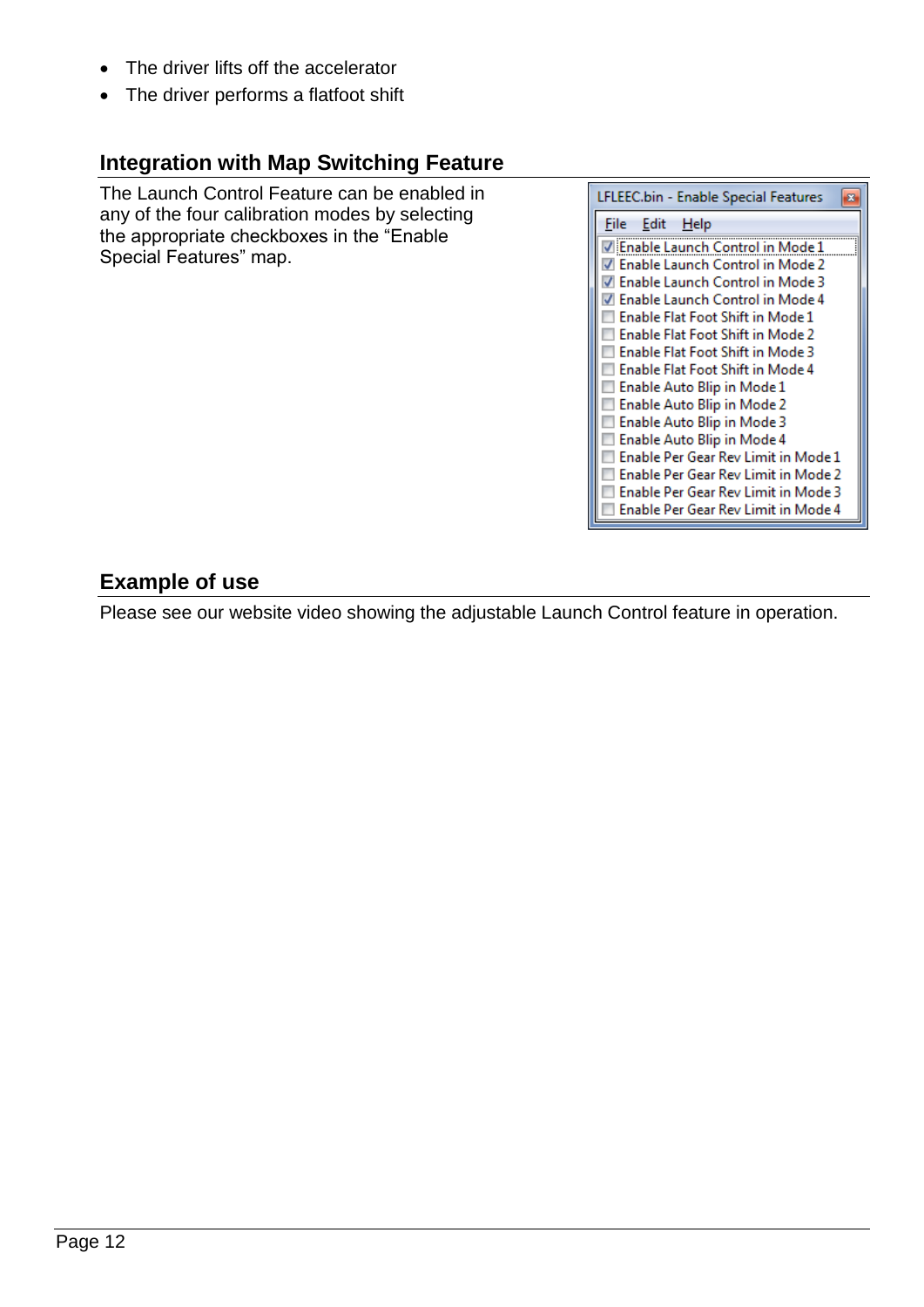#### <span id="page-12-0"></span>**Flat Foot Shifting Feature**

| ROM - LFLEEC.bin (LFLEEC EU - MX-5 2013 EU 2.0)            |                 | -              | х<br>$\Box$    |   |
|------------------------------------------------------------|-----------------|----------------|----------------|---|
| Map Access<br>C Log to File<br>File View Colouring Logging | Open Last Log   |                |                |   |
| Maps<br>Live Data   Keying   RaceROM                       |                 |                |                |   |
| Name $\triangle$                                           | User Level      | Class          | Origin         |   |
| Open Maps                                                  |                 |                |                | ┻ |
| 中 All Maps                                                 |                 |                |                |   |
| 中 Maps by Class<br><sup>+</sup> Maps by Function           |                 |                |                |   |
| the Maps by User Level                                     |                 |                |                |   |
| E-EcuTek RaceROM Maps                                      |                 |                |                |   |
| $\pm$ -Fuelling                                            |                 |                |                | Ξ |
| $\pm$ Ignition Timing                                      |                 |                |                |   |
| $\Box$ RaceROM Special Features                            |                 |                |                |   |
| 中 Auto Blip<br><b>E-Flat Foot Shifting</b>                 |                 |                |                |   |
| Flat Foot Shift Deactivation Delay                         | <b>Beginner</b> | 1D             | RaceROM        |   |
| <b>Flat Foot Shift Hysteresis</b>                          | Beginner        | 1D             | <b>RaceROM</b> |   |
| Flat Foot Shift Ignition Retard                            | Intermediate 2D |                | RaceROM        |   |
| Flat Foot Shift Minimum Speed                              | <b>Beginner</b> | 1 <sub>D</sub> | RaceROM        |   |
| <b>Flat Foot Shift Rev Limit Delta</b>                     | Intermediate 2D |                | RaceROM        |   |
| Flat Foot Shift Target AFR                                 | <b>Beginner</b> | 1D             | RaceROM        |   |
| Saved ROM File                                             |                 |                |                |   |

#### <span id="page-12-1"></span>**Method of Operation**

The Flat Foot Shifting Feature (FFS) is activated when all of the following conditions are met:

- 'The Flat Foot Shift Enable' checkbox is ON for the current Map Switch Mode
- The vehicle is travelling faster than the 'Flat Foot Shift Minimum Speed'
- The accelerator amount is greater than the value in the 'Full Accelerator Threshold Map'
- The driver is pressing the Clutch pedal

At the moment when the Flat Foot Shifting feature activates, a temporary rev limit is set that is slightly higher than the current RPM. The ignition timing is retarded by a specified amount that reduces engine torque while preventing the RPM from rising too rapidly. When the driver completes the gear change, the temporary rev limit and timing adjustment are removed.

The Flat Foot Shifting Feature is cancelled when one of the following conditions occurs:

- The driver releases the Clutch pedal
- The driver lifts off the accelerator
- The vehicle speed falls below the value in the 'Flat Foot Shift Minimum Speed Map'

Note: Flat Foot Shifting is not available on vehicles fitted with Automatic Transmissions.

An AFR adjustment is provided that allows you to enrich the AFR during the shift. The richer AFR cannot be measured from the exhaust gas due to the operation of the rev limiter.

#### <span id="page-12-2"></span>**Integration with Map Switching Feature**

The Flat Foot Shift Feature can be enabled each of the four modes by selecting the appropriate checkboxes in the "Enable Special Features" map.

#### <span id="page-12-3"></span>**Example of use**

Please see our website video showing the Flat Foot Shifting feature in operation.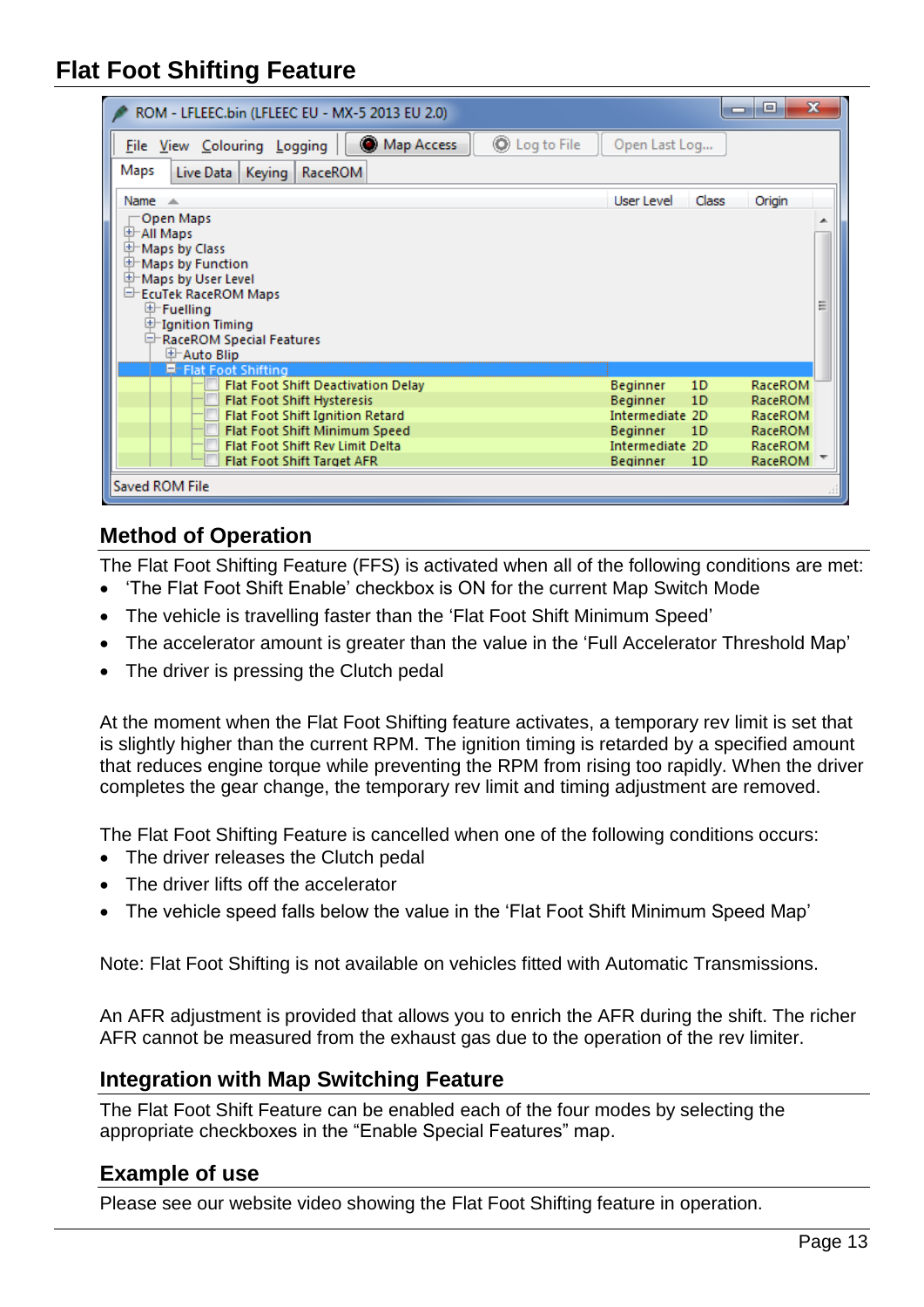#### <span id="page-13-0"></span>**Auto Blip Feature**

| ROM - LFLEEC.bin (LFLEEC EU - MX-5 2013 EU 2.0)                                                                                                                                                              | x<br>⊫                            |
|--------------------------------------------------------------------------------------------------------------------------------------------------------------------------------------------------------------|-----------------------------------|
| Map Access<br>۱<br>File View Colouring Logging                                                                                                                                                               | Log to File<br>Open Last Log      |
| Maps<br>Keying   RaceROM<br>Live Data                                                                                                                                                                        |                                   |
| Name $\triangle$                                                                                                                                                                                             | Class<br>User Level<br>Origin     |
| Open Maps<br>中 All Maps<br><b>E-Maps by Class</b><br>$\pm$ Maps by Function<br>中 Maps by User Level<br>E-EcuTek RaceROM Maps<br>中Fuelling<br><b>E</b> -Ignition Timing<br>$⊔\vdash$ RaceROM Special Features | ▲<br>Ė                            |
| 厚- Auto Blip<br>AutoBlip Minimum Speed                                                                                                                                                                       | Intermediate 1D<br>RaceROM        |
| AutoBlip Pedal Percentage                                                                                                                                                                                    | <b>RaceROM</b><br>Intermediate 3D |
| Saved ROM File                                                                                                                                                                                               |                                   |

#### <span id="page-13-1"></span>**Method of Operation**

When the driver down-shifts while braking, the ECU will blip the accelerator. The amount of accelerator to apply is controlled by the 'AutoBlip Pedal Percentage Map' and is dependent on the engine RPM at the time of activation. The duration of the blip is controlled by the 'AutoBlip Max Duration Map'.

The Auto Blip feature is activated when all of the following conditions are met:

- The 'Auto Blip Enable checkbox' is ON for the current Map Switch Mode
- The vehicle is travelling faster than the Auto Blip Minimum Speed
- The driver presses the clutch pedal while braking
- A minimum of 1 second has elapsed since the last auto blip

The accelerator blip is immediately cancelled when one of the following conditions occurs:

- The driver releases the Brake Pedal
- The driver releases the Clutch Pedal
- The driver presses the Accelerator Pedal
- The vehicle speed falls below the 'Auto Blip Minimum Speed'
- The Auto Blip timer exceeds the value in the 'Auto Blip Max Duration Map'

Note: Auto Blip is not available on vehicles fitted with Automatic Transmissions.

#### <span id="page-13-2"></span>**Integration with Map Switching Feature**

The Auto Blip Feature can be enabled each of the 4 modes by selecting the appropriate checkboxes in the "Enable Special Features" map.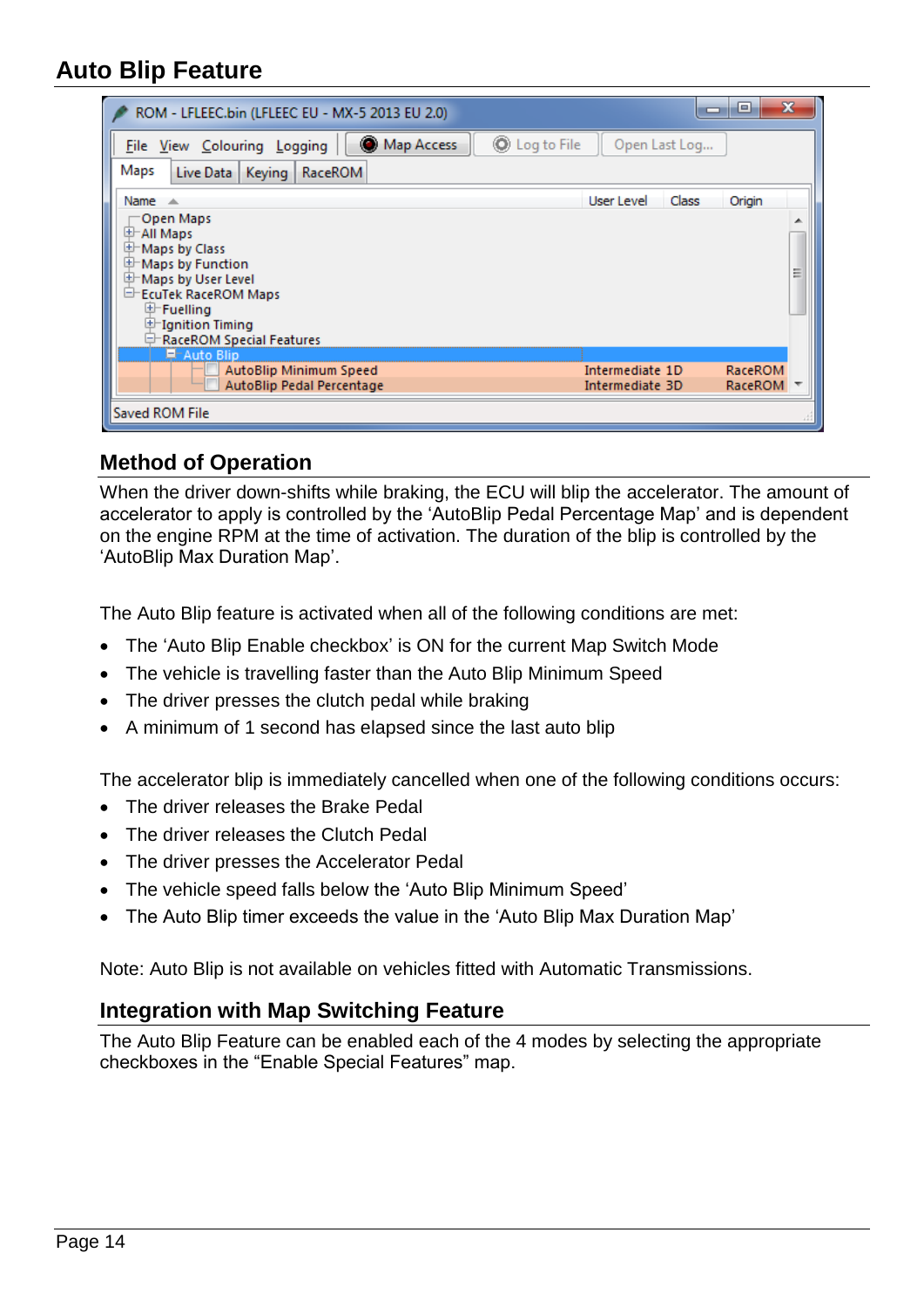<span id="page-14-0"></span>

| ROM - LFLEEC.bin (LFLEEC EU - MX-5 2013 EU 2.0)                    |                 | ▭            | x<br>ıо        |   |
|--------------------------------------------------------------------|-----------------|--------------|----------------|---|
| Map Access<br>۱<br>۰<br>Log to File<br>File View Colouring Logging | Open Last Log   |              |                |   |
| Maps<br>Keying<br>Live Data<br>RaceROM                             |                 |              |                |   |
| <b>Name</b>                                                        | User Level      | <b>Class</b> | Origin         |   |
| w ividius by Class                                                 |                 |              |                |   |
| $\uplus$ Maps by Function                                          |                 |              |                |   |
| 中 Maps by User Level                                               |                 |              |                |   |
| E-EcuTek RaceROM Maps                                              |                 |              |                |   |
| 中 Fuelling                                                         |                 |              |                |   |
| $\pm$ Ignition Timing                                              |                 |              |                |   |
| $⊫\vdash$ RaceROM Special Features                                 |                 |              |                | Ξ |
| <b>L</b> Auto Blip                                                 |                 |              |                |   |
| 中 Flat Foot Shifting<br><b>E-Launch Control</b>                    |                 |              |                |   |
| 早 Per Gear Rev Limit                                               |                 |              |                |   |
| Per Gear Rev Limit Hysteresis                                      | Intermediate 1D |              | RaceROM        |   |
| Per Gear Rev Limits Mode #1                                        | Intermediate 2D |              | <b>RaceROM</b> |   |
| Per Gear Rev Limits Mode #2                                        | Intermediate 2D |              | RaceROM        |   |
| Per Gear Rev Limits Mode #3                                        | Intermediate 2D |              | RaceROM        |   |
| Per Gear Rev Limits Mode #4                                        | Intermediate 2D |              | <b>RaceROM</b> |   |
|                                                                    |                 |              |                |   |
| Saved ROM File                                                     |                 |              |                |   |

#### <span id="page-14-1"></span>**Method of Operation**

The Per Gear Rev Limits feature is enabled by the 'Enable Per Gear Rev Limit' checkboxes in the 'Enable Special Features' map. When this feature is enabled, the ECU will use separate rev limits for each gear.

The upper rev limit (fuel cut) is defined in the "Per Gear Rev Limits" map for each mode.

The lower rev limit (fuel resume) is calculated by subtracting the value of "Per Gear Rev Limit Hysteresis" from the upper limit. For example, if the upper limit for the current gear is 7400 and the hysteresis is 100 then the lower limit will be 7300.

| LFLEEC.bin - Enable Special Features<br>$\mathbf x$ |
|-----------------------------------------------------|
| File Edit Help                                      |
| Enable Launch Control in Mode 1                     |
| Enable Launch Control in Mode 2                     |
| Enable Launch Control in Mode 3                     |
| Enable Launch Control in Mode 4                     |
| Enable Flat Foot Shift in Mode 1                    |
| Enable Flat Foot Shift in Mode 2                    |
| Enable Flat Foot Shift in Mode 3                    |
| Enable Flat Foot Shift in Mode 4                    |
| Enable Auto Blip in Mode 1                          |
| Enable Auto Blip in Mode 2                          |
| Enable Auto Blip in Mode 3                          |
| Enable Auto Blip in Mode 4                          |
| √ Enable Per Gear Rev Limit in Mode 1               |
| √ Enable Per Gear Rev Limit in Mode 2               |
| √ Enable Per Gear Rev Limit in Mode 3               |
| Enable Per Gear Rev Limit in Mode 4                 |

#### <span id="page-14-2"></span>**Integration with Map Switching Feature**

Separate sets of Per Gear Rev Limit maps are provided for each of the 4 modes. When Per Gear Rev Limits are not enabled, all modes will use the original ECU rev limit map.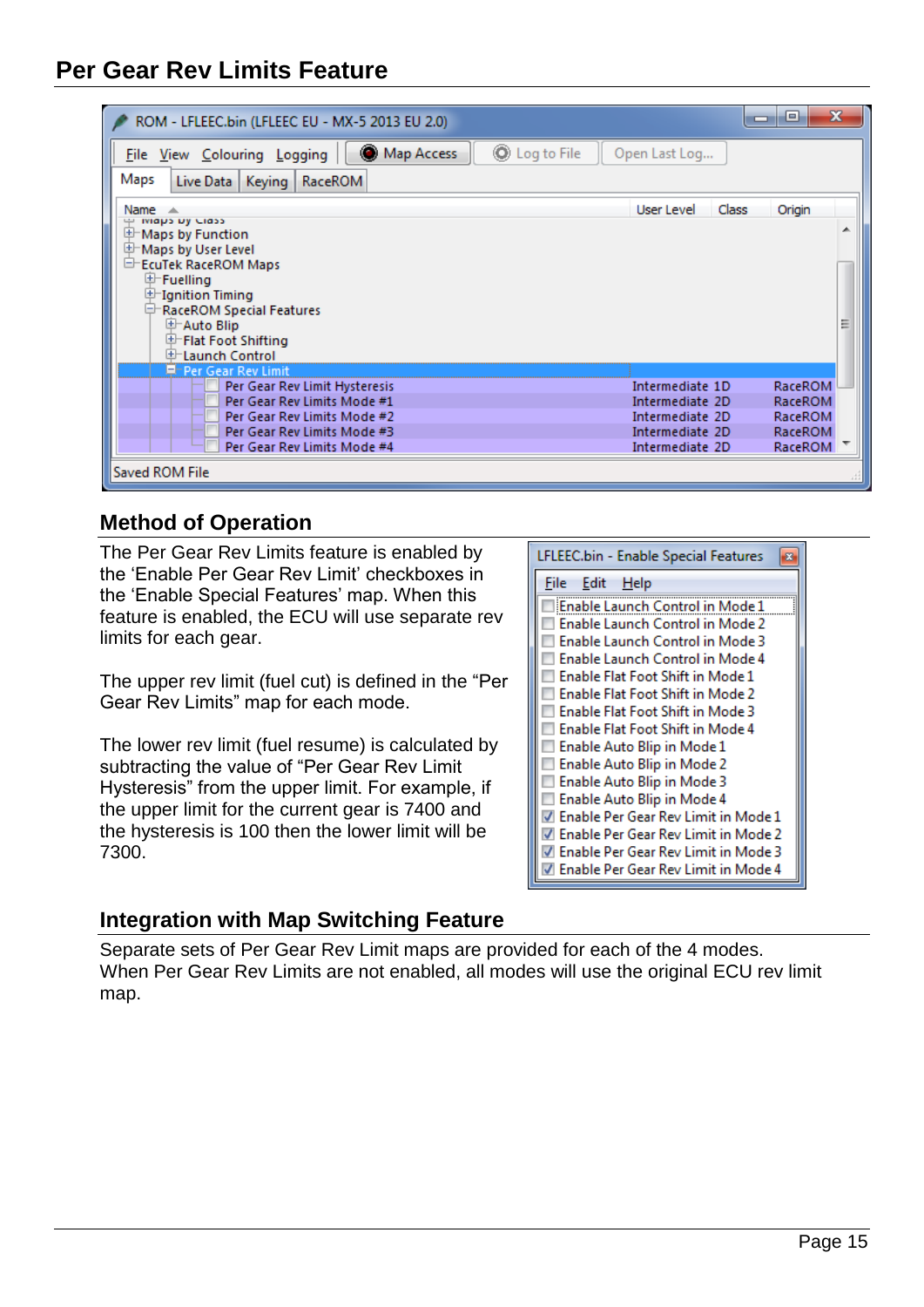## RaceROM Live Data

<span id="page-15-0"></span>RaceROM provides additional diagnostics parameters to aid tuning and fault finding. Below is a list of the custom parameters:

- **Accelerator Pedal** High resolution accelerator pedal position in %.
- **Brake Pedal** An On / Off flag to display the state of the brake pedal.
- **Clutch Pedal** An On / Off flag to display the state of the clutch pedal.
- **Engine Load** High resolution engine load reading in g/rev. The same value used as the input to the fuel and ignition maps.
- **Engine Speed** High resolution engine speed in RPM.
- **Fuel Trim – Combined** An addition of Fuel Trim Long Term and Fuel Trim Short Term to display the total amount of fuel trim.
- **Gear** The currently calculated gear from engine speed and vehicle speed.
- **Intake Air Temperature** High resolution intake air temperature reading.
- **Knock Sensor Input** The input value to the knock sensitivity map.
- **MAF Sensor** The output from the mass air flow sensor before the speed density calculation. Will read zero if the MAF Sensor is unplugged.
- **Manifold Absolute Pressure** The pressure in the manifold.
- **Manifold Relative Pressure** The difference in pressure between atmospheric pressure and manifold pressure. This value is used as the input axis to the Injector Lag Time and Injector Flow Rate Compensation maps.
- **Map Switch Mode** The currently selected map switch mode.
- **Mass Air Flow** High resolution mass air flow reading. This is the value after the Speed Density calculation (if SD has been enabled) so may differ from the MAF Sensor value if SD is active.
- **SD On / Off** An On / Off flag to display the operating state of the Speed Density system. Will only be enabled if all the conditions for Speed Density are met.
- **SD Volumetric Efficiency** The output from the Speed Density Volumetric Efficiency map, before the intake air temperature and throttle delta compensations.
- **SD Volumetric Efficiency – Calc** The approximate Speed Density Volumetric Efficiency. This value is calculated from Engine Speed, Intake Air Temperature, Manifold Pressure and Mass Air Flow.
- **Throttle Delta** The rate of change of the throttle pedal in a specific time period.
- **Wheel Speed – Front Left** The wheel speed of the front left wheel.
- **Wheel Speed – Front Right** The wheel speed of the front right wheel.
- **Wheel Speed – Rear Left** The wheel speed of the rear left wheel.
- **Wheel Speed – Rear Right** The wheel speed of the rear right wheel.